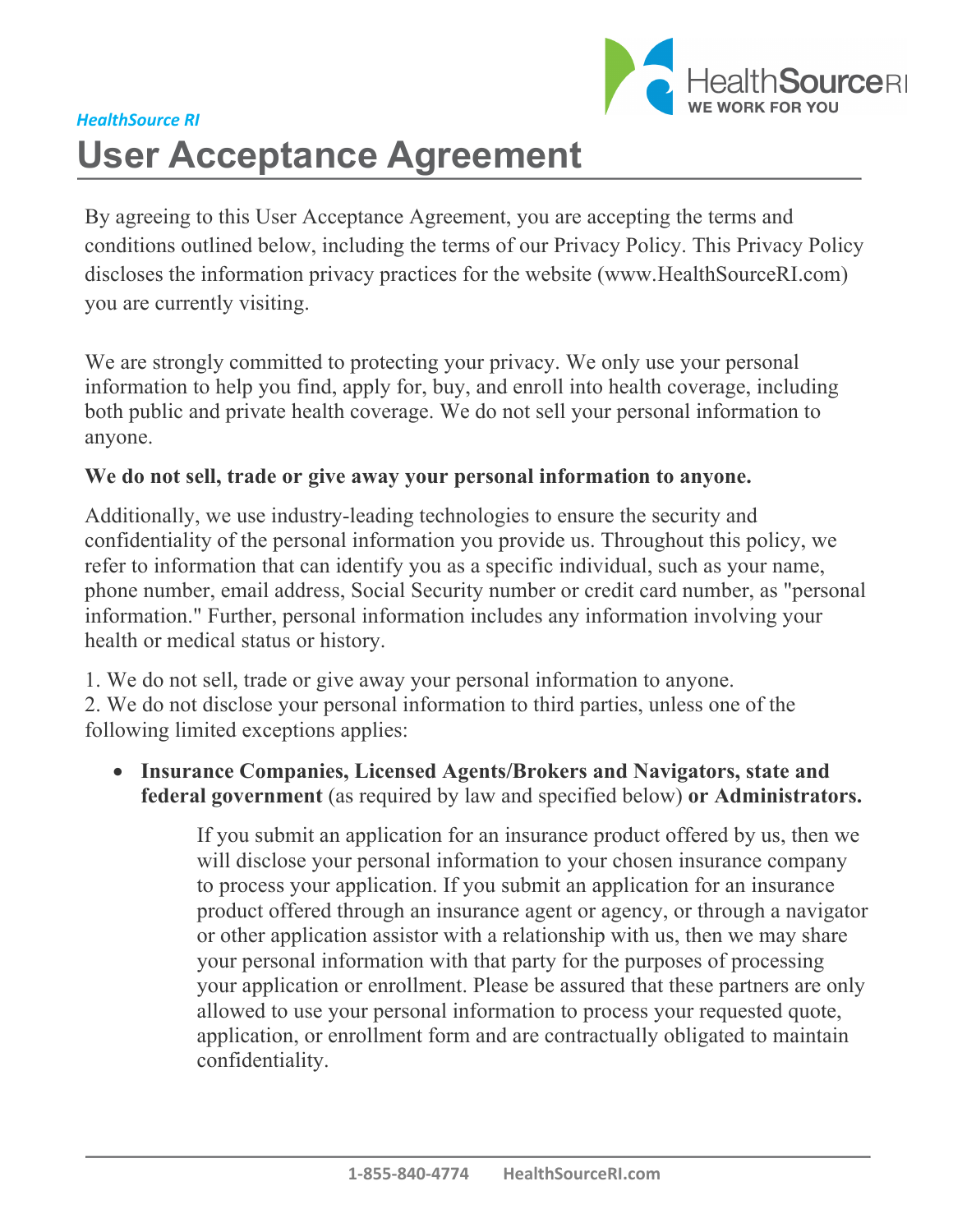

## • **Service Providers**

We may disclose your personal information to other companies that help us process or service your insurance application or correspond with you. For example, we may provide your personal information to a service provider to send you monthly bills and process payments received. Please be assured that the companies we hire to process or service your insurance application or correspond with you are not allowed to use your personal information for their own purposes and are contractually obligated to maintain strict confidentiality.

## • **Legal Obligations.**

We may disclose or report your personal information when we believe, in good faith, that the disclosure is required or permitted under law, for example, to cooperate with regulators or law enforcement authorities or to resolve consumer disputes.

## **3. With Your Consent. We may disclose or report your personal information to third parties with your written consent.**

For example, we may disclose your personal information to a friend or relative helping with your coverage, but only with your written permission. Outside of these exceptions, we will not share your personal information with third parties.

# **4. We collect personal information in the normal course of business to process your insurance application and to serve you better.**

# • **Registering With Us**

We begin collecting personal information from you when you register with us. You may register with us through our website by entering your email address and, if you are creating an account, choosing your password. You may also register with us through our Contact Center by providing certain personal or contact information (e.g., email address, phone number, gender, date of birth) to one of our Contact Center specialists.

#### • **Applying for Health Insurance and Other Products**

If you apply for a health insurance or other products through our website, we may ask you to provide us with personal information and/or health information relating to you and any family member who will be included on your application.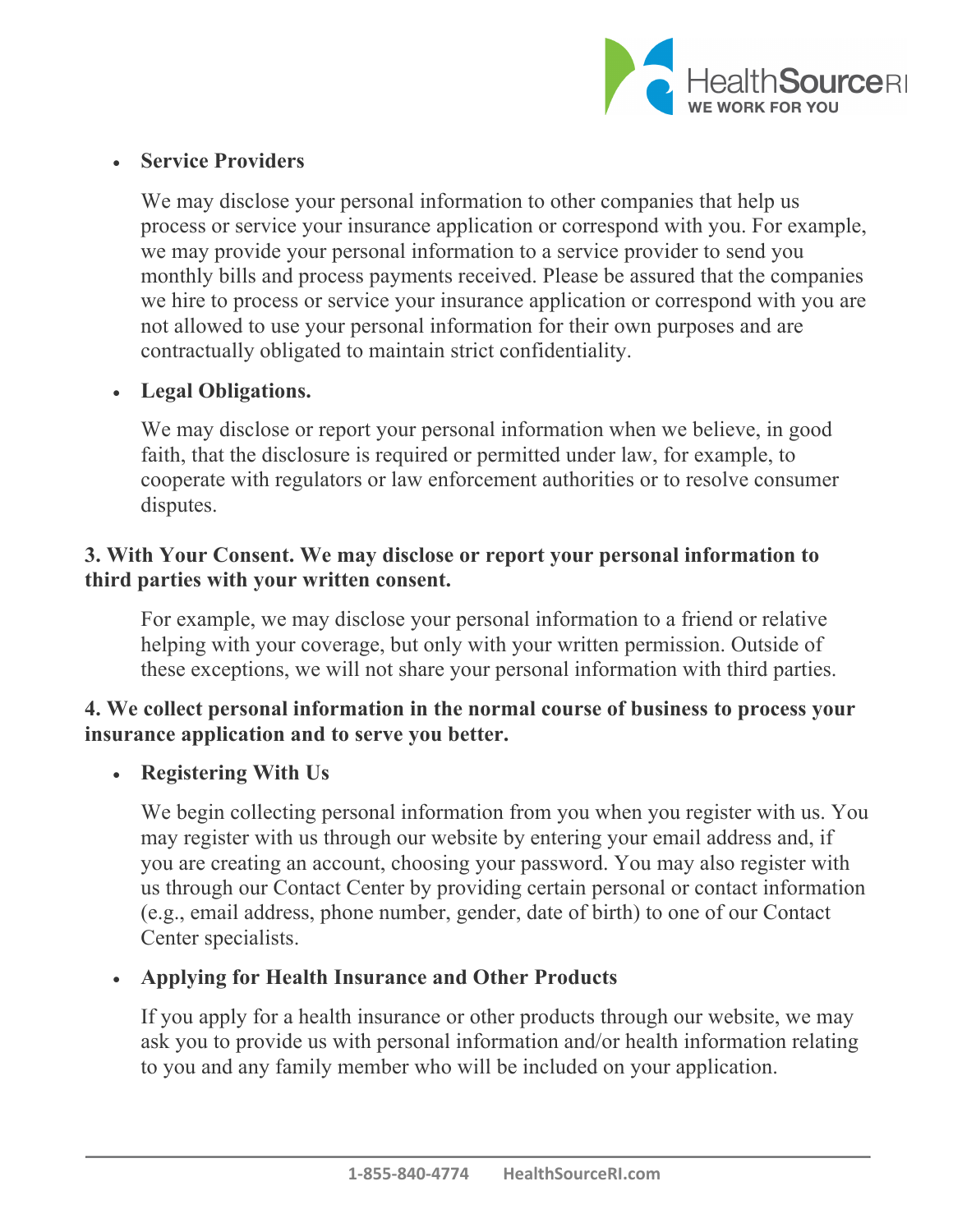

This information will be used by your chosen insurance company to process your application. Additionally, we may ask you to provide us with credit card or bank information, which will be used to process your application or collect any fees associated with your application or insurance premiums upon approval of your application.

#### • **Providing you with a Quote or Processing your application**

We may use your personal information to get in touch with you when necessary to process your application or to provide you with a quote. For example, emails will be sent to you throughout the application process to inform you of the status of your application and to seek additional information that is requested as part of the application.

#### • **HealthSource RI Customer Emails**

HealthSource RI may send email communications to customers including monthly newsletters, critical updates from the state or the federal government related to health coverage, Open Enrollment key dates/deadlines and other important information that helps HealthSource RI customers to stay covered throughout the year.

# • **Customer Satisfaction, Referrals and Other Products**

We or service providers may contact you to survey your satisfaction of our service, refer our products and services to other people, and/or to inform you of additional products and services. You may opt out of receiving these additional communications from us by following the opt-out procedures below.

#### • **Applying for Health Insurance and Other Products**

If you apply for a health insurance or other products through our website, we may ask you to provide us with personal information and/or health information relating to you and any family member who will be included on your application. This information will be used by your chosen insurance company to process your application. Additionally, we may ask you to provide us with credit card or bank information, which will be used to process your application or collect any fees associated with your application or insurance premiums upon approval of your application.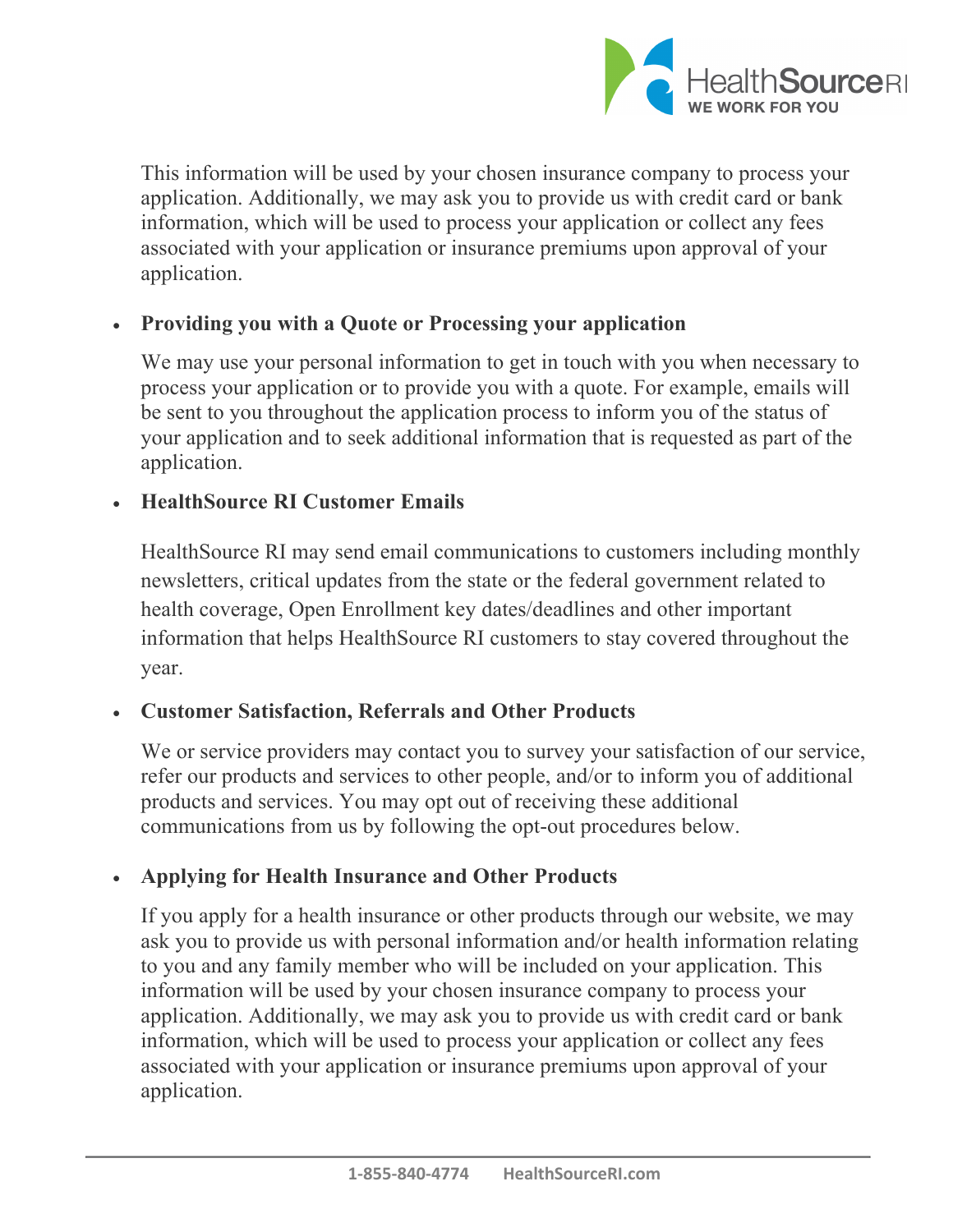

# • **Providing you with a Quote or Processing your application**

We may use your personal information to get in touch with you when necessary to process your application or to provide you with a quote. For example, emails will be sent to you throughout the application process to inform you of the status of your application and to seek additional information that is requested as part of the application.

#### • **HealthSource RI Customer Emails**

HealthSource RI may send email communications to customers including monthly newsletters, critical updates from the state or the federal government related to health coverage, Open Enrollment key dates/deadlines and other important information that helps HealthSource RI customers to stay covered throughout the year.

#### • **Customer Satisfaction, Referrals and Other Products**

We or service providers may contact you to survey your satisfaction of our service, refer our products and services to other people, and/or to inform you of additional products and services. You may opt out of receiving these additional communications from us by following the opt-out procedures below.

# **5. We gather anonymous information about you for our internal purposes, and we may share this anonymous information with third parties.**

- Anonymous information is any information that does not personally identify you, including aggregate demographic information such as the number of visitors to our website from a particular state.
- We use anonymous information primarily for marketing purposes and to improve the services we offer you
- We may use "Cookies", "Clear Gifs", "Internet Protocol" addresses and other monitoring technologies to gather anonymous information.
	- For a more detailed discussion on cookies and clear gifs, please see below.

# **6. We protect the confidentiality and security of your personal information.**

We maintain physical, electronic, and procedural safeguards to protect your personal information. For a more detailed discussion of the electronic safeguards on our website, please see below.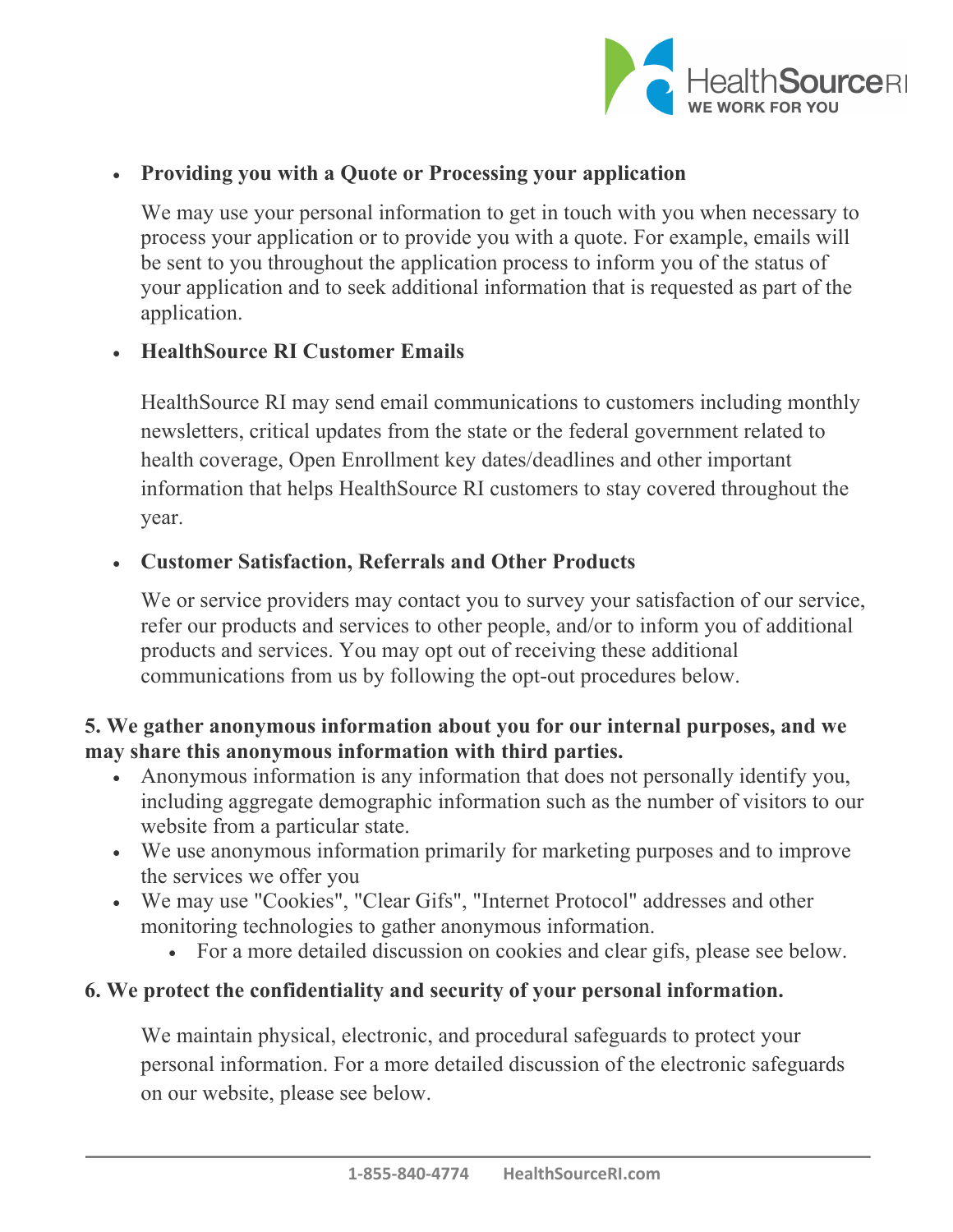

## **7. We continue to evaluate our efforts to protect your personal information and make every effort to keep your personal information accurate and up to date.**

- If your personally identifiable information changes, or if you want to correct or update your contact information, you may:
	- o Login to your secure account at HealthSourceRI.com and select "report a change" on your dashboard.
	- o Call us at 1-855-840-4774.
	- o Contact us by mail at HealthSource RI, Hazard Building Mailroom, 74 West Road Suite 500, Cranston, RI 02920-8409.
- We will retain your information for as long as your account is active or as needed to provide you services. We will retain and use your information as necessary to comply with our legal obligations, resolve disputes, and enforce our agreements.
- Please note that once your application has been submitted to your chosen health insurance company, you may have to contact the insurance company directly to update your application.

# **8. We will provide notice of changes in our information privacy practices.**

- If we are going to use your personal information in a manner different from that stated at the time of collection, we will notify you via email.
- You will have a choice as to whether we use your personal information in this different manner.
- If we make any material changes to our information privacy practices that do not affect the personal information already stored in our database, we will post a prominent notice in the privacy portion of our website notifying users of the change.

## **9. You may opt out of receiving satisfaction surveys and/or information on additional products and services from us.**

- We may contact you to survey your satisfaction of our service and/or to inform you of additional products and services.
- If you want to opt out of these surveys and/or notices, you may contact us by calling 1-855-840-4774 or by mail at:

HealthSource RI, Hazard Building Mailroom 74 West Road Suite 500, Cranston, RI 02920-8409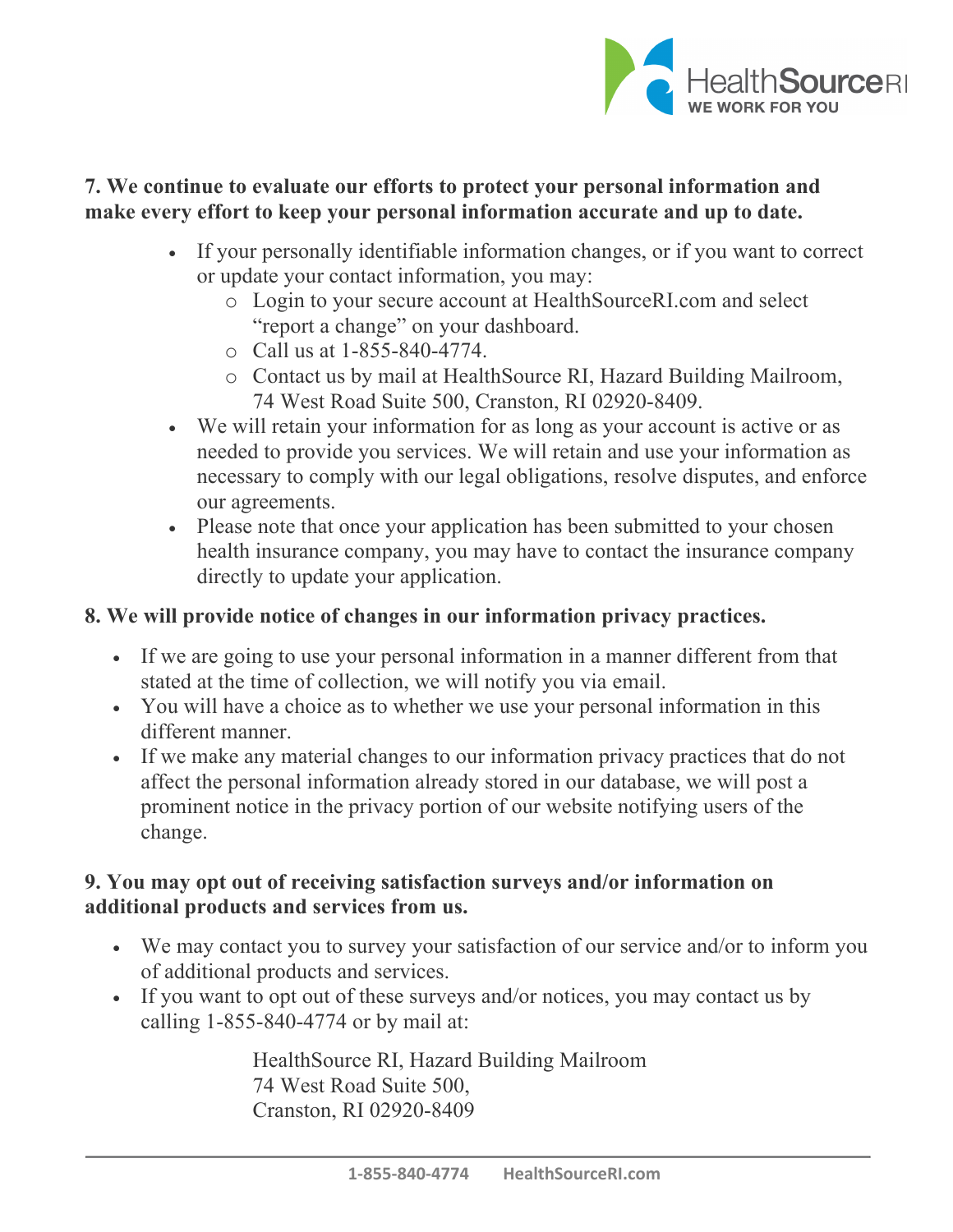

# **"Cookies" and "Clear Gifs"**

**"Cookies"** are small files that are stored by your web browser to help a particular system recognize you and the pages you visited in a website. Our website uses cookies to make your online experience more convenient.

For example, we may use a cookie to store your account information between sessions and to maintain information about the quotes you've requested during your session. Additionally, we may use data from cookies for a variety of internal purposes, such as studying how users navigate our website.

We do not collect any personal information from cookies. Further, no other information we collect from cookies can be linked back to your personal information. Most browsers automatically accept cookies, but if you prefer, you can set yours to refuse cookies. Even without a cookie, you can still use most of the features on our website, including obtaining quotes and applying for an insurance policy.

**"Clear gifs"** are tiny graphics with a unique identifier, similar in function to cookies that are used to track the online movements of website users. The main difference between the two is that clear gifs are invisible on the page and are much smaller than cookies.

We do not collect any personal information from clear gifs. Further, no information we collect from clear gifs can be linked back to your personal information.

We use third party web analytics services to track and analyze anonymous usage and volume statistical information from visitors to help us administer our website, analyze trends, improve our websites performance and to report website traffic. These web analytics services use cookies, clear gifs, log files and other web monitoring technologies to help track visitor behavior on our behalf. These services do not use these technologies to collect any personally identifiable information from website visitors.

#### **Browsers and Internet Security**

Our browser and internet security protocols and practices are in compliance with all applicable state and federal laws.

#### **Your Password and Other Security Issues**

The password you enter when you begin an application on our website is your private entry key into your application. You should never share it with anyone. Your password must be between 5-15 digits and/or letters long.